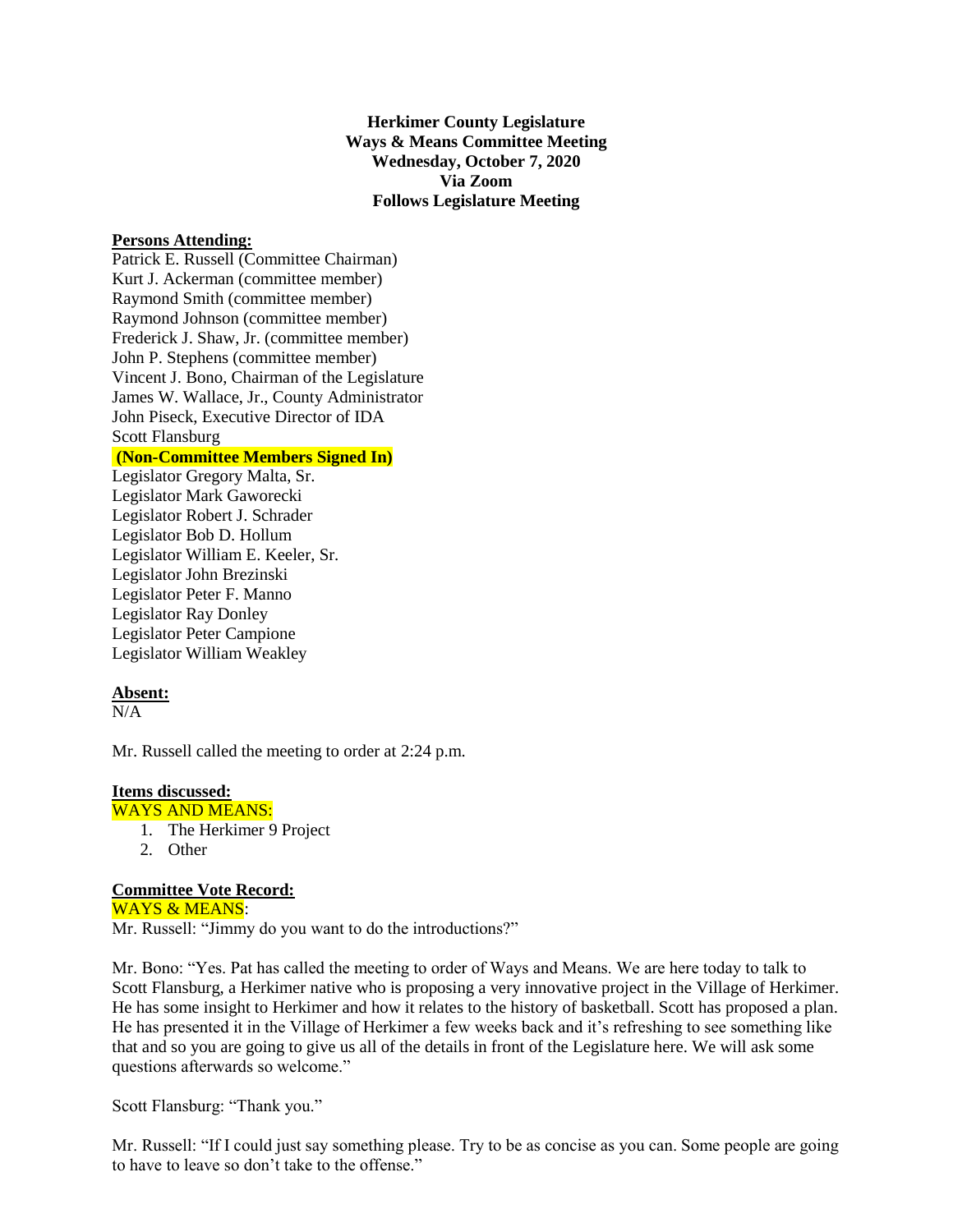Scott Flansburg: "Certainly, I won't take it personally and I will take the most important stuff first and then carry on as long as you want afterwards. I want to thank Mr. Bono and Mr. Wallace first off. I was born and raised in Herkimer, New York. It's an honor to be here in front of all of you and I have spent a lot of time with Mr. Bono talking about this project. He has helped steer me. I have had several meetings with Mr. Piseck as well. Mr. Piseck directed me to the Delta Group who has helped me with the designs and planning up to this stage and will continue on this project moving forward. They have been an incredible contribution. Just real quick about myself, I'm currently known as the Human Calculator. I've been doing that for thirty years. Traveling the world, performing for kids and schools and doing workshops for parents and teachers. I'm launching a new event called the National Counting Bee. It's like a National spelling bee but it is a count bee. I started, I own it. We will be doing the first one in the world here in Herkimer, New York April 28<sup>th</sup> next year. It will be the inaugural USA National Counting Bee and I am licensing the Counting Bee to every country in the world so they can host their own in their own language and we will be hosting the top math mental athletes and human calculators from around the world in Herkimer every year at the International Counting Bee. We will have the National Counting Bee and the International County Bee two different times during the year. This is a ninety second video that will explain the Counting Bee and a little bit more about me. The Counting Bee is a fifteen second counting contest. That is what it is based off of. We did the Arizona Counting bee last year. It went over huge. Thousands of kids tried out so now we are doing the National Counting Bee where we will launch that later this fall and I am bringing that to Herkimer. Last summer I was here in Herkimer helping my family with some health issues and I stayed for the summer and I walked into the Herkimer Historical Society and Ted, I asked him what was so cool about Herkimer? I was born here, my dad was born here and he brought up a Basloe Basketball story. I had never heard about it. I got the book. I did all of the research. There is a lot of evidence and proof that Herkimer contributed greatly to the beginning of basketball and just didn't get the proper credit in Naismith Memorial Basketball Hall of Fame and so me, I have a television show on the History channel, I am the producer and I was just thinking about doing a documentary about Mr. Basloe's book to help Herkimer get on the map with sports and basketball and then the Historical Society pointed out to me that the building was the YMCA was between the M&T Bank and the Palmer House Hotel so I was just going to acquire that parking lot and rebuild the YMCA so the basketball fans from around the world could come here to Herkimer and shoot baskets where the first game might have happened as well as the first game that had a rim and a net both invented here in Herkimer, New York. And so ESPN magazine did a story three years ago authenticating that. That they traced the rim and the net back here to Herkimer and the guy's name was Lambert Will's kid who ran the YMCA as a volunteer. That really got me thinking about, and my sister Kathy Penree's on the Town Board and I said Kathy, what can we do to help Herkimer? I mean I walked down Main Street when I was here last summer, my dad was at the Folt's Home and I was scared to walk down Main Street at night. It's really gotten strange here in Herkimer and I asked my sister what I could do. She is married to Bill Penree who was a Sergeant at the Herkimer Police for many years and we all sat there and this basketball story fell in my lap and I said well I'm going to do this. Then I decide to try and build the YMCA and now over the winter and during my research it turned out to be much bigger than that and what I would like to do is the whole block. We will get this going and I will show it to you. Most of you I sent it to you in email and I can actually just use this to refresh your memory if you want. This is the block. Main Street is right here, your guys office is right here, this is the Palmer House, here is where the M&T Bank currently is. The Citizen's Bank and here is the Quackenbush building over here. All the way to the Library and such. And so, what I would like to do is, this is the most historic block in Herkimer history. Mr. Quackenbush started the first bank, the first library, he was the president of the YMCA. When this all happened, his son was on the winning team. Mr. Quackenbush had fifty patents including the nut cracker, kaleidoscope, extension ladder, an amazing man and used this block as an industrial center for Herkimer to make it a highlight in 1891. In 1891, I don't know if you guys ever knew this but in March of 1891 the Herkimer newspaper said that it was the highlight of Herkimer's history. The population had just doubled. The waterways were the best in the state and we are having 10,000 firemen for the New York Expo later that year. Thomas Edison had just selected Herkimer, New York as the test village for arc lighting and Herkimer was the first village in the world to have Thomas Edison's arc lighting along Main Street and beyond and that all happened in March of 1891 the same time that the Palmer House Hotel had its grand opening and the same month that this basketball event happened at the YMCA here in Herkimer. And so I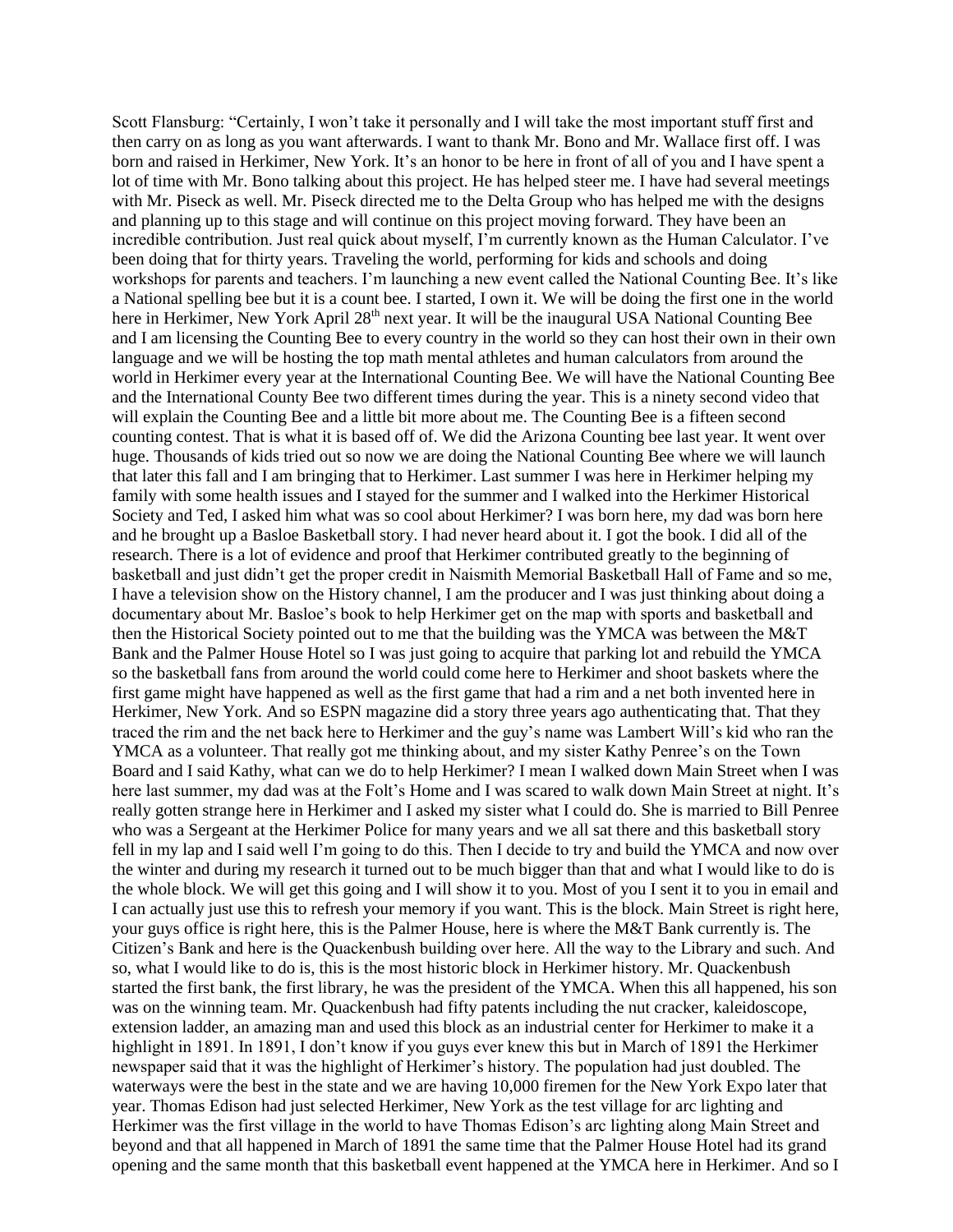would like to take this block and take it back to 1891, to its highest days as far as giving it a chance to become a tourist center. I would like to buy the houses along here. There are five houses over here, there are three over here and there are two banks. It would cost less than \$3 million. It's only \$38,000 in taxes per year to the village and so we would like to flatten this block and make it all the park except build a gym right here that we can house three gym courts, three basketball courts as well as one NBA court so we can host all kinds of tournaments here. Junior basketball, all of the AAU, regional sports as well. We would mimic what Cooperstown is doing for baseball we would do for basketball. We would host tournaments here all year round. The difference between us and Cooperstown is they have to close the fields due to weather for six months. We don't have to. This thing could be running twelve months a year. So what I would like to do is I'm going to redo the Palmer House Hotel to its original beauty of 1891. It was a premier hotel in Mohawk Valley in 1891. In place of the YMCA we are going to place the largest basketball in world. You can see the pictures over here. It's going to be thirty-one feet in diameter and people will pull off of the thruway to just take a selfie with that even if they are not a basketball fan but it would be an opportunity for us to celebrate the history of Herkimer's basketball story. The County, we have discussed me getting the Court House. The red Court House right here on Main Street and I would like to renovate that and turn that into a museum to tell the story of Herkimer's history so that basketball fans from around the world can come here and see the actual time line from day zero of basketball all the way to current with all of the evidence that now exists that didn't exist many years ago when the whole thing was decided to be put in Springfield and there is a contentious relationship between Springfield and Herkimer that's existed so I am working on that trying to get them to be a partner in this but it is not expected. I am just hoping but I need your guys help first. This village is really in a tough spot. Never worse in my eyes being born here and I would like to help fix Main Street which is right in your front office, your front door here. Last year when I started to contemplate this I was sitting in front of the Basloe Library and somebody tried to sell me drugs while I was sitting on a park bench in front of that library and that inspired me to create the Herkimer 9 Foundation. This Herkimer 9 Entity, it's an LLC as well as a foundation, is the following nine people; my sister Kathy Penree who is on the town Board, the first woman on that, Richard Rhymestine who a lot of you people know locally, Kevin Crosley from ARC is going to help me set up the companies as well as how to run them. Bruce Fall is extremely excited about this as well as his family about making this happen. Shep Hummel is the most excited probably. He was next door neighbors to the basketball family who would love to see this happen and will help. Steve Ponte is a family friend for forty years. My mom worked for him for twenty-five years. Renee Scialdo is the biggest cheerleader of this project and is going to do anything she can to make it happen and we have invited the Basloe family to have a representative on the board as well as the Senator. Philip Ruth who is the Lampert Will heir, he is the great great grandson of Lampert Will. He is a Senator in Vermont and has had dealings with the whole thing based upon memorabilia the family donated to the Hall of Fame 1992 for temporary display that was soon gone about Herkimer and Lampert Will and it's never been seen again. The properties have never been returned to the family so we are helping to sort that out and hopefully have a partner in Springfield but it is not guaranteed but we don't need them, it's been 130 years this way. All I want to do is celebrate the Herkimer history. I need your help to tear down that block. It's a logistical nightmare for a single guy like me to come in here and try to figure out a way to work around all of this stuff when you guys have the power and the connections and the where with all to make this happen the most efficient way and so I am hoping this project will bring the village and the county together to work on a project to overcome all of these things that have happened in the past and I am begging you guys for the Quackenbush Factory. Mr. Quackenbush is the most historic man from Herkimer other than General Herkimer. He had the most contribution to this village. I will put all of my resources available to remediate that building to turn it into an amazing museum as well as an a steam learning center and that will be a place kids around the county and country can come to be introduced to using their hands to create things. The Herkimer Historical Society has been incredible. Every step of the way they connect to me in the center. They have done incredible research to help make this and they are going to continue to do that to make this museum incredible. The Community Foundation I've met with Alicia Dicks and Joe and they are extremely excited about this and think it is a slam dunk and they want to make it happen. They are going to help with any funding they can as well as helping raise support financially and through the community. Mohawk Valley Economic Development District, Stephen Smith, is very excited about this and wants to help us in any way possible and a few other things guys is this old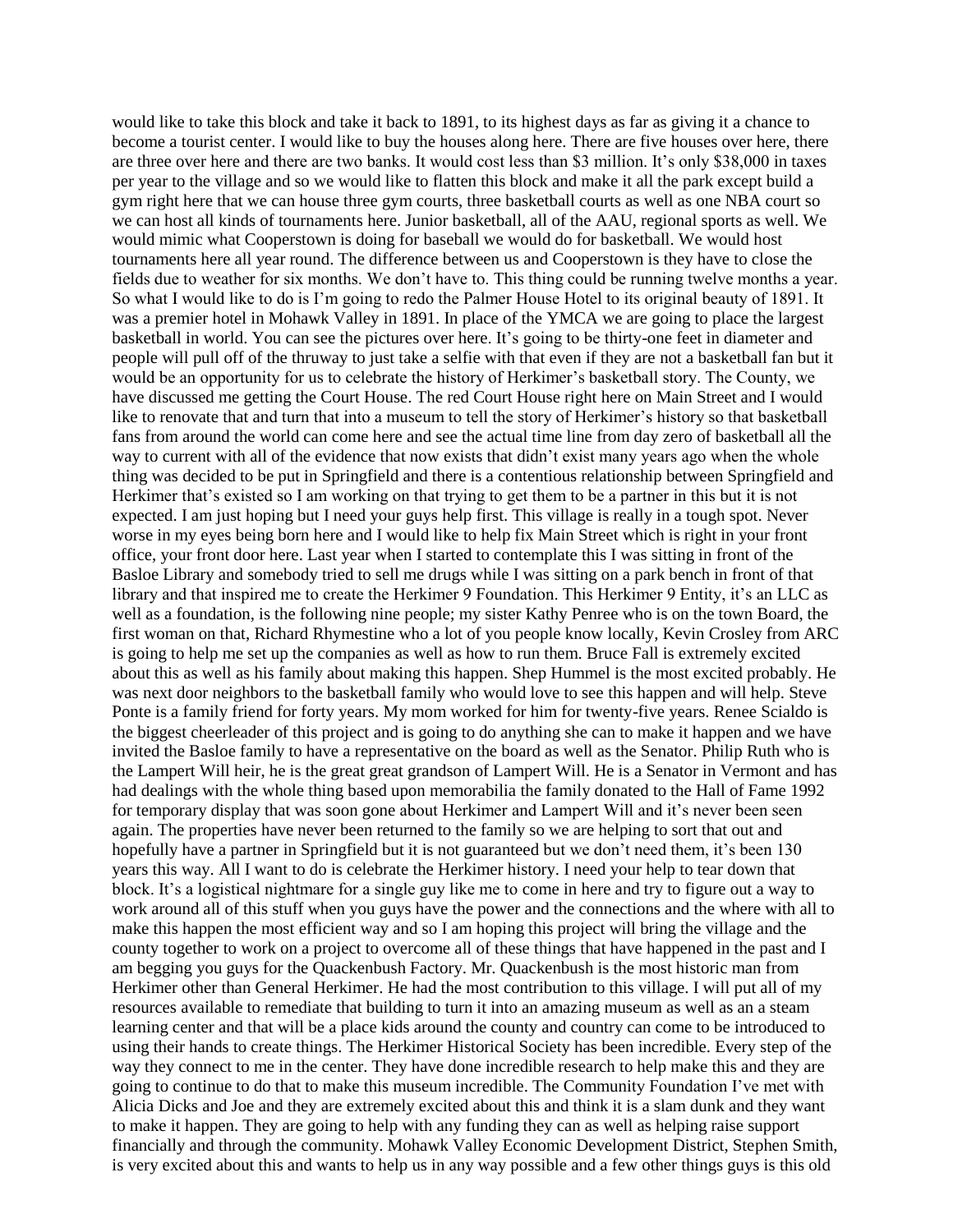Courthouse. I really need that because it's my neighbor to this project. The Herkimer 9, we are really going to make this block come alive. It's going to be electric just like Thomas Edison did in 1891with tourism, economic impact, history, sports, and education all in that one block. I believe if we fix that one block that will be enough to get this village going in the right direction because right now it is trending only downwards and I do not see anything in the pipeline that is going to change that. This project could do all of those things and Cooperstown is really excited about this. We met with the Cooperstown folks from the Hall of Fame and if Herkimer can get on the map for sports it would benefit them tremendously so I promised them that I would put the world's largest baseball here in Herkimer to remind people leaving the Adirondacks to take twenty eight miles and go south on Route 28 to go see the Cooperstown Baseball Hall of Fame before they leave our area. Rob is extremely excited about this. Thinks it's going to compliment his efforts over in Utica and he has promised me he will build the largest hockey puck in the world to complement our largest basketball and largest baseball in the world. I believe that tourism, the economic impact, the revitalization of this block, the amount of negative energy in this village is unbelievable that I have been dealing with for the past four months and I am just asking all of you to be a part of this. I'm not asking you for a certain amount of money or a certain way to do anything, I'm asking you all to get together and figure out what's the best way you could help if you decided to be a part of this project. All I am telling you guys is this is going to happen no matter what. I am putting all of my resources behind this. The people I just read from the list are more excited about it than I am because they have lived here their whole lives and are vested in this community and so we need your help to make this happen and allow this mayor of the Village of Herkimer to make this happen. This is a huge project. We are going to need an administrator obviously, we are going to need a lot of people, we are going to need to know how to help a lot of partnerships, government grants, private money, everything we can. We have access to opportunities zone money, historic zone money and several other funds and grants that are available that I do not know how to tap into but you guys do this for a living. I need help from every person in this room to make this project happen. It's not only going to benefit Herkimer Village. It's going to benefit the whole county and the whole area because when we put on basketball tournaments here for AAU or Junior basketball you have to have a minimum of eight basketball courts. We are going to incorporate all local basketball courts including the historical ones because the first real basketball game happened at the Mohawk YMCA. So for little junior high kids to come from around the country to play basketball where one of the first games happened in Mohawk and at the Little Falls YMCA, at the Herkimer College and all of the local high schools. We have enough gyms to host any level sized basketball tournament here that we choose to and it will not only bring everybody to Main Street in Herkimer but get people to go throughout the whole Mohawk Valley looking at all of these gyms and going to these events and I want to use this block as an event center. We will have live music we will have farmer's markets, we will have expos, we will have speakers, we will have concerts. We can do this gym anywhere from one thousand to four thousand five hundred seats based upon the size available in that block so the mayor and I are juggling numbers but we can't really make any decisions until we see where you guys stand. I'm not asking you for money, I'm asking you for your support. We are going to need money, we're going to need funding, we're going to need connections, we are going to need grants, we are going to need everything possible to make this happen. We can have this done within two to three years and that block will be a tourism center. It will be comparable to Cooperstown and my goal is to make Main Street in Herkimer comparable to the Cooperstown Main Street where it is clean, safe, fun, good stores and good restaurants. I will take any questions."

James Wallace: "Any luck with the College?"

Scott Flansburg: "Yes sir. We are meeting with them next. Their response has been very overwhelming. They are excited and the college feels like they could contribute greatly to the management of this basketball and give them a footprint on Main Street in Herkimer. I really think Herkimer College deserves and needs a footprint on Main Street in Herkimer so when parents bring their kids here to see if they want to leave them here because there are more positive choices."

James Wallace: "They can help you financially with the State funding."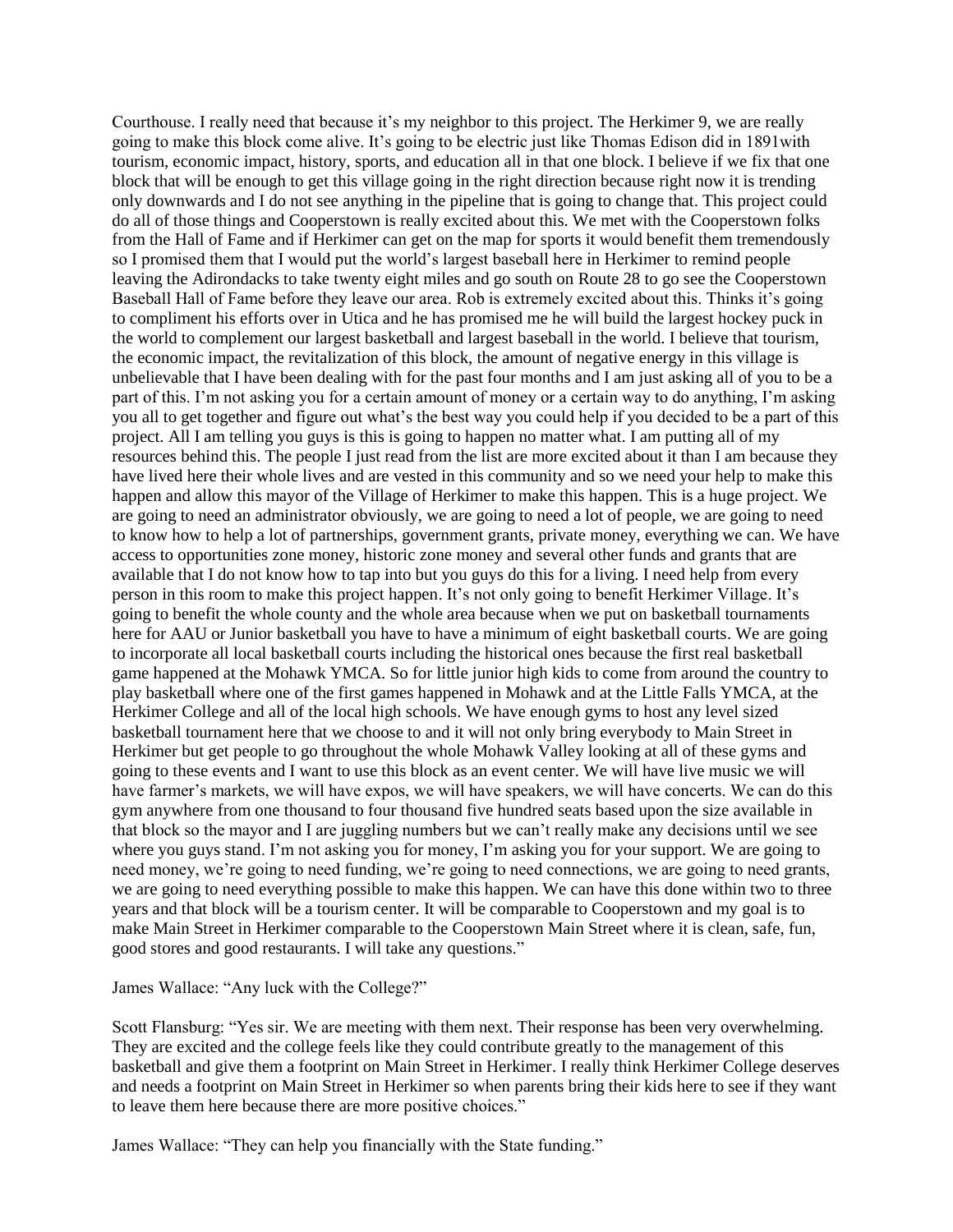Scott Flansburg: "Yes sir and you mentioned they had a great person who can write up grants so we are going to approach them on that. Also, two other grant writers have stepped forward as well that will help the Herkimer 9."

James Wallace: "Thank you."

Scott Flansburg: "Anybody have any questions? I have given you all my email, everybody has my phone number."

Mr. Bono: "Any potential number on jobs that will be created when all is said and done?"

Scott Flansburg: "Yes sir. We did numbers for the basketball center, the Quackenbush and the hotel and we had over one hundred and fifty jobs starting in the year 2023. That would be the base economic impact not including any restaurants or the hotel which will have a restaurant as well on the top, the Townhouse Hotel."

# Mr. Bono: "Estimated cost of everything?"

Scott Flansburg: "Yes sir. It's very flexible. The mayor and I have been working hard on this and we believe that all of this combined if we all work together, we could get that whole block of property and knock it all down for three and a half million dollars, maximum five million dollars. That would give us that whole block from the Quackenbush to the Jail. With just the Quackenbush, the jail and the Palmer House, they would build a gym and the rest would be park with a fountain and ice skating rink for the kids and this block is all about the kids. The Learning Center, the Library will be enhanced. The field house will have some flexibility. We could spend up to forty million dollars on the field house. You know, it depends on who our partners are going to be, if we get association with the Hall of Fame, the NBA, we are going down all of those paths. There are people that would just write a check to build the gym as a write off so we are dealing with that level of people but I believe that we have to knock that block down and they will come. Worst case, we have a beautiful park in the middle of Herkimer which there really isn't much grass in Herkimer anyway but I would like to take up half of that space and put in this gymnasium event center which we can house anywhere from one thousand to four thousand five hundred people so it just depends on our budget and the ability for us to raise the funds."

John Stephens: "Three and a half to five million is just your demo cost?"

Scott Flansburg: "That's to secure all of the properties, those houses and the banks, relocate the banks in the Montgomery Ward's building and to take away all of that stuff."

John Stephens: "Your construction costs are way above that."

Scott Flansburg: "Well there is only one construction cost. Really the Palmer House is going to be redone. That is going to cost us a million, million and a half. The Quackenbush is going to be at least a million in remediation and then another million and a half to build that out and the gymnasium is the only other cost. Really we are just renovating two buildings and we are building a gym which happens all of the time. We have people that build gyms here in Herkimer and run gyms in Herkimer."

Mr. Russell: "How many properties do you have to try to purchase over there?"

Scott Flansburg: "Twelve."

Mr. Russell: "Have you talked to the individuals?"

Scott. Flansburg: "Most of them and the biggest ones except for the Citizens Bank. That's privately owned where M&T is a rental. So yes and the response has been over whelmingly positive including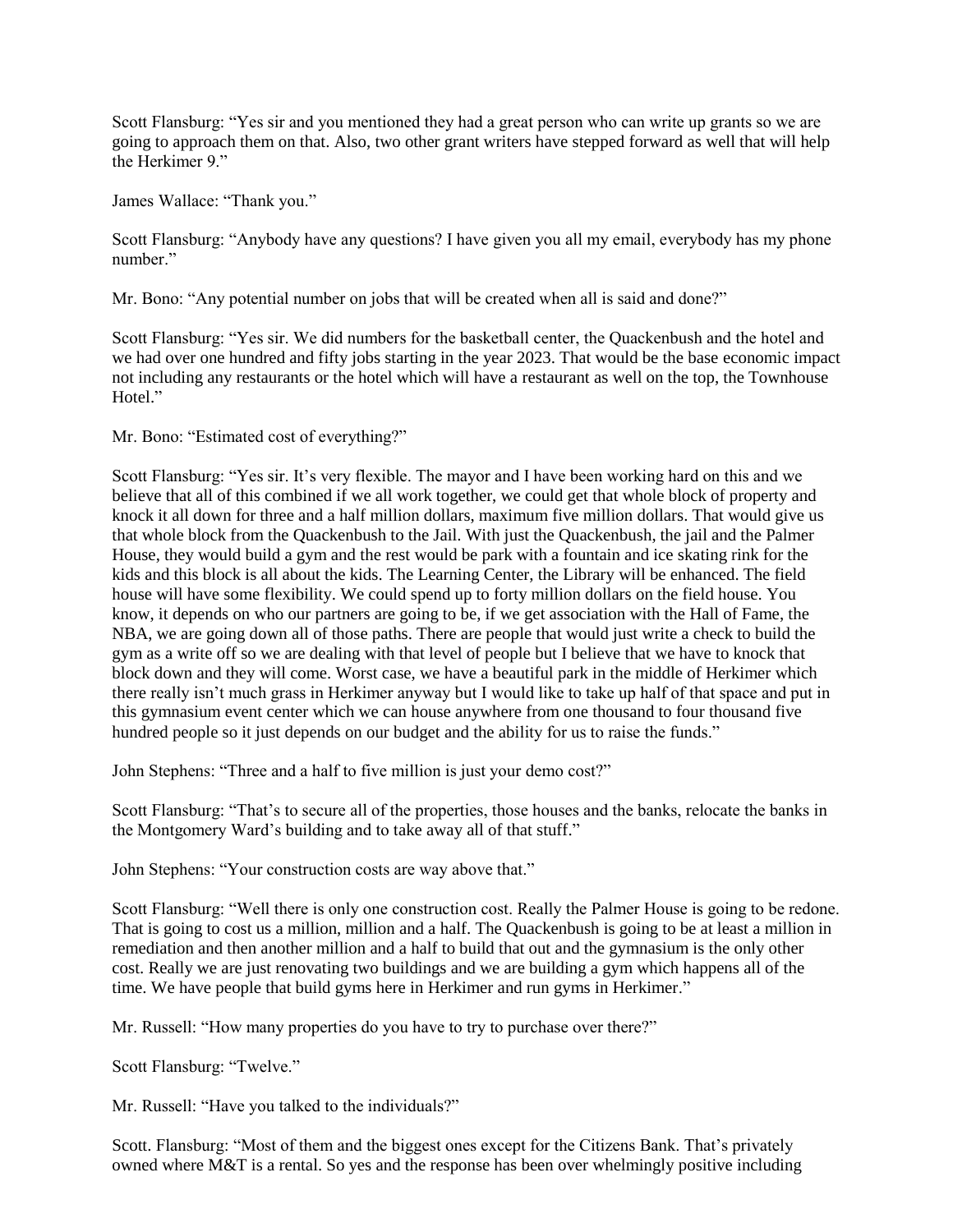some of the house owners. I'm not guaranteeing a hundred percent that everybody is just going to give us their house for nothing but worst case scenario the average house price is thirty two thousand dollars."

Mr. Russell: "Can the village do anything through eminent domain?"

Mr. Netti: "Yes we can. I don't want to do it but might have to to try and move us forward."

Mr. Hollum: "It does sound very positive. Almost too good to be true. Is there a fear of all of a sudden all of these properties tripling the cost? Wanting more money? Is that figured in?"

Scott Flansburg: "Worst case scenario is that everybody triples cost and it will cost an extra eight hundred thousand dollars and in the scheme of things eight hundred thousand dollars would be nothing when it gets to economic impact. We are trying to do this as friendly as possible and we are going to offer these people a brick, or something on the building or we will do whatever we can to minimize the upfront costs there."

Mr. Hollum: "It seems like you guys have really thought about a lot."

Scott Flansburg: "Thank you."

Mr. Campione: "I know you touch on this a little bit but what exactly are you asking for from the County?"

Scott Flansburg: "Well as a joke, not a joke I asked these guys last week for nine million nine hundred ninety nine thousand nine hundred ninety dollars and ninety nine cents. Nine nines because it is all about the Herkimer 9 and all about the number nine and promoting the nine theory with the counting being around the world and so it would be more of a symbolic gesture. I don't care if you guys did it just as a PR stunt and gave it to us over ten years. It's more just the symbology of the Herkimer 9. I don't think we are going to need that much. The mayor and I are tapping in as many sources as we can assuming you guys aren't going to do anything. We have been going along as there is not going to be anything here and so if you guys jump on board and make everything a lot easier, raising money, you know how that works, sometimes it takes weeks and months and years but we have access to funds. Not as much as I expected because this originally was a million dollar project that's turned into a twenty million dollar project. Anything you guys can do to help us with the funding, procurement, logistics of that block and please let me have the Quackenbush and save that building."

James Wallace: "That's nothing to do with the County, the Quackenbush building."

Mr. Hollum: "Stop me Chairman if I am going too far into this question. With the Quackenbush building, obviously there is something going on between the village and the IDA, so I guess what I am saying is acquiring the Quackenbush building could be a pretty difficult situation. Mayor, is there any input you can put on how this will be addressed? "

Mr. Netti: "I don't really want to say right now but it looks to be going in the right direction."

Scott Flansburg: "And I promised the mayor that I am moving forward on this project with or without the Quackenbush. I told that to John Piseck as well as Mr. Bono and Mr. Wallace. This is not dependent on the Quackenbush. I'm just literally begging you guys to help me secure that building to be a part of this project, the Herkimer 9, and allow us to round out that block with the most amazing, historic input to this village by Mr. Quackenbush. He deserves to be celebrated. Thanks for asking."

Mr. Bono: "Anybody else? How about anyone on Zoom? Anybody want to make a comment?"

Mr. Russell: "The Quackenbushs', do they have any interest in putting money into it?"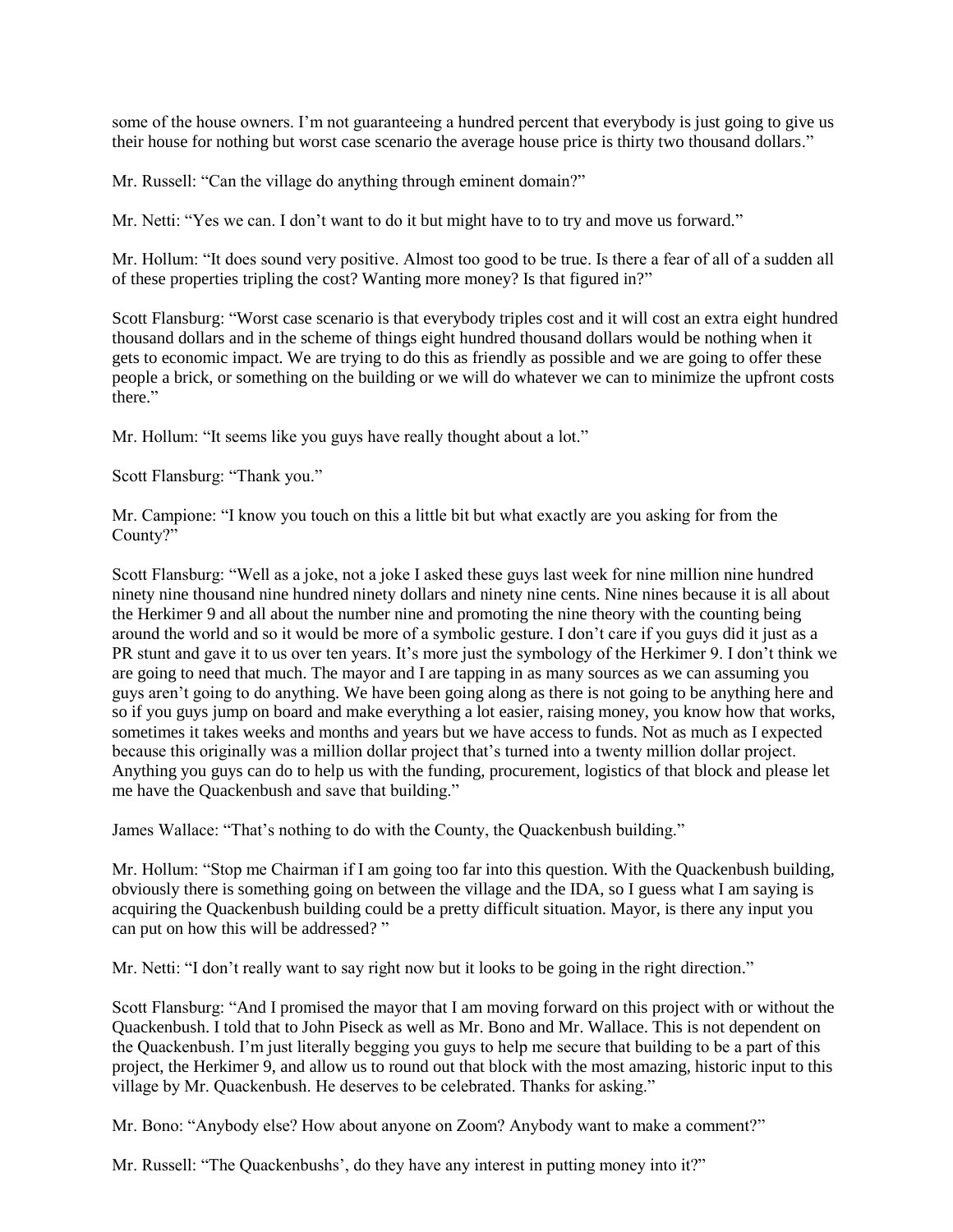Scott Flansburg: "Yes sir. Not only money but they have tons of stuff they can put in the museum part. They are very excited to have some place to display it and well as Remington Arms because Remington Arms, Mr. Quackenbush started there as a teenager and was a prodigy at Remington Arms and then started the factory here in Herkimer. So the Remington Arms Group as well as the Remington Arms Society has reached out to me and they have thousands and thousands of fans of Remington rifles that are very interested in Mr. Quackenbush's past and have tried to access the building every year for the past fifteen years when they have their annual meeting and have never been able to get in there so they are very excited that this could happen. So just to give you an example as the Human Calculator if you will share your birthday with me or a date that is special in your life, if you tell me the month, day and the year I can calculate what day of the week that it was on. So pick a date that you can check me on that you would know."

### Mr. Russell: "Two twenty sixth, fifty seven."

Scott Flansburg: "That was a Tuesday. I promise. I've been in the genius book for thirty years guys. I've been on Oprah Winfrey. The video had more of this to share but anyway, I've been on the Oprah Winfrey Show, Ellen, I have performed for all of the first families, Obamas, Clintons, Bush, Tony Robins. I've been doing Tony Robins bits for twenty five years. When this gets done I will be bringing everyone I know on the planet earth to Herkimer one way or another through sports. Just so you know as a side note, I moved to Phoenix thirty years ago and ended up being a neighbor on Phoenix Country Club to Jerry Colangelo who is now the chairman of the Basketball Hall of Fame and I had no idea Herkimer had anything to do with basketball. I have been hanging out with this circle of friends for twenty eight years out there not knowing that Mr. Colangelo could help us eventually if this gets to where it's not contentious and the first tour I ever did in America as the Human Calculator was in Philadelphia and my first radio show ever, where I had to sit in the green room and wait, the other person in the room was Charles Barkley. Charles and I had thirty minutes and he has been a friend of mine for thirty years now. He lives in Phoenix and our other best friend is Alice Cooper. Alice Cooper loves this idea. He thinks it's a great idea and so I will do everything I can to bring the whole world to Herkimer including the smartest people in the world as well as athletics. Cooperstown when we have signings once a year, Herkimer could have celebrities sign the big basketball every weekend. From Japan, from Korea from every country in the world we could invite the top basketball teams to come in. Have tournament at the basketball place and then autograph the big basketball and do workshops with kids and all that kind of stuff to really make that block where kids, when they come here, they learn. They have great experiences and when they leave they want to come back. Just like Cooperstown."

Mr. Russell: "I just want to verify that the day was Tuesday."

Scott Flansburg: "Yes sir. Thank you. If you have an iPhone calculator there is this crazy thing that happens. Just punch in five plus five and if you hit equals it says ten but if you hit equals again it says fifteen and if you keep hitting equals it keeps counting by that number. It's called a constant. So, if you clear the calculator and you put in twelve plus twelve and you just start hitting equals it says twenty four, thirty six, forty eight, sixty, it starts counting by the number. At West Canada High school, that happened to me by accident. My buddy had a calculator and he did twenty eight plus twenty eight and I said fifty six and he hit equals by mistake and it added twenty eight more. He goes what's twenty eight more and I said and I said eighty four and he goes what's the next one? It was like something woke up in my brain and now I have been in the Genius Book of World Records for twenty years in a row as the fastest human calculator. Pick a two digit number randomly you want me to count by. Clear your calculator, say it out loud."

# Mr. Hollum: "Let's go with fifty four."

Scott Flansburg: "Fifty four, so everybody punch in fifty four plus fifty four equals and I'm just going to start counting by fifty four. Just hit equals to keep up with me. One hundred and eight, one sixty two, two sixteen, two seventy, three twenty four, three seventy eight, four thirty two, four eighty six, five forty, five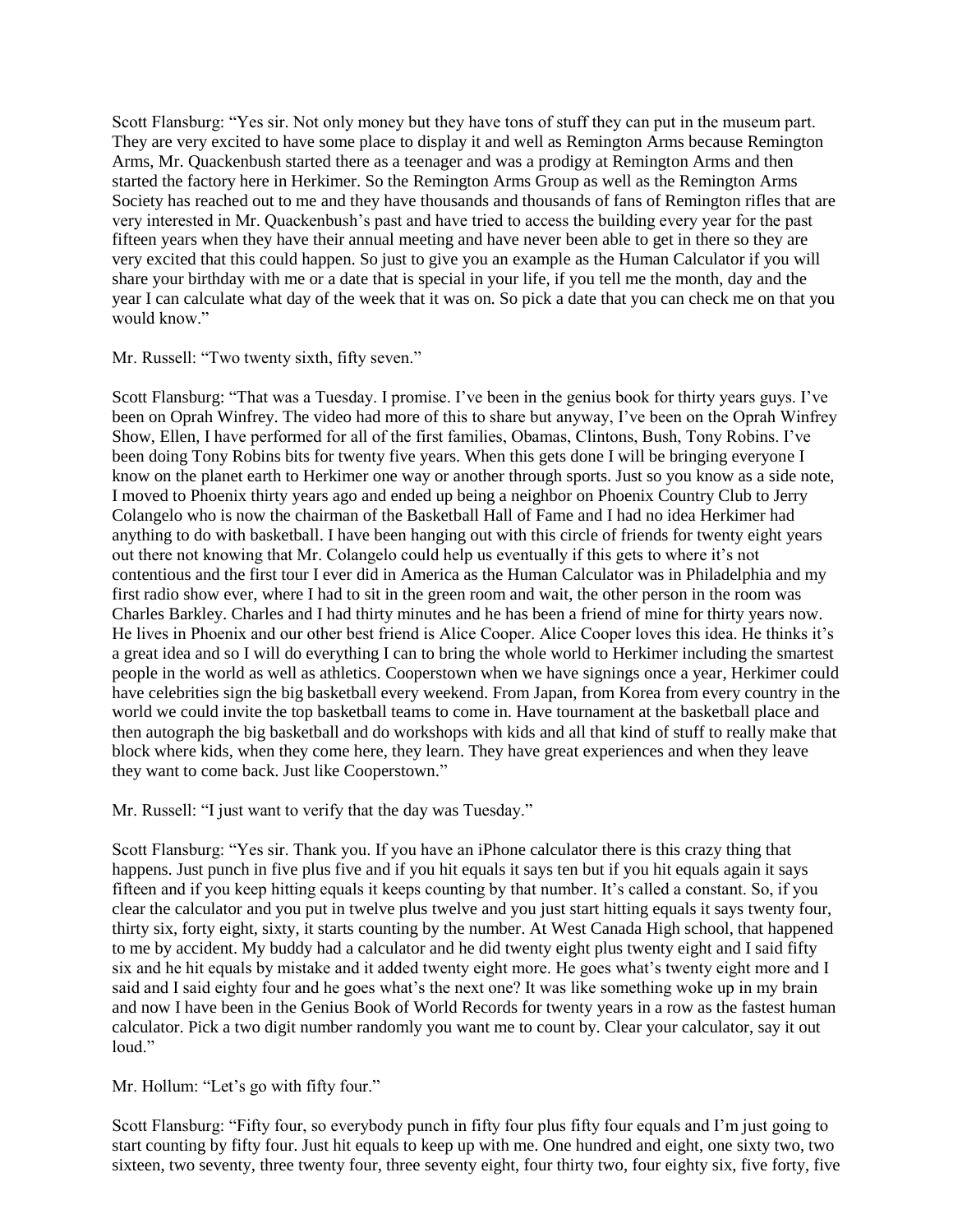nine four, ………. Like that and I can keep going. And so that is my world record for twenty years. I have been the chairman for the Olympics for mental sports, all the top memory, mental, math and speed ring experts in the world. I will have all of those competitions come here to Herkimer to celebrate the smartness that this village has portrayed since the 1800s with all of the history we have here from General Washington on."

Mr. Schrader: "Scott, I just want to thank you and I speak for myself, I am one hundred percent behind you. The funding is one of my questions. You are saying that you have figured it out without even any County money that you are definitely going forward with this?"

Scott Flansburg: "Nothing personal guys, just based on the contiguous nature that I have experienced in the four months being here listening to everybody, if I met each one of you individually, everybody is a jerk but somebody said to me I am just kidding. So I always walk into every meeting at zero. And today when I walked in here, I had zero expectation and I started at each one of you with zero so I hope that you guys will take this opportunity to make an impact on this County that will live long past all of us. Kids will still be playing basketball here when we are all gone and all because of what we are doing here today. The mayor can't do this without you. This needs to be a project that we can all embrace and get on the same page. Let's get past the past and let's focus on the future. Get Herkimer on the rebound and start moving forward and I guarantee you this project is a magnet. I'm already getting requests from all around the world about this project about basketball, about events, about the history, about documentaries, movies, all of these things. It's going to happen. I need you guys on this team. We need to all be on the same team to make this happen in Herkimer. We can't have what's been going on. The Quackenbush is just the symbol of that. That's why I am asking for that but just any help you can give, if you give none, I won't take it personally. I will just be confused because I do not know what else is going on in Herkimer but nothing else is bigger or more exciting than what we are about to do with this project, the Herkimer 9."

Mr. Schrader: "I want to thank you for bringing this initiative to our County. It's not just one Legislators thing here it's every Legislators thing because I think with that said I think like Scott said I think this could spawn out into Little Falls, Old Forge, I think it's a great opportunity."

Scott Flansburg: "Thank you. And I want to mention one thing guys, I'm not here to make money. I've told the mayor, I've told everybody that I have met, that is not my mission here. I just want to facilitate it. If I don't end up with any of this property, the hotel, if I can get a contractor to come in and do it and he works for the village great, I'm good. I don't need any of that. I will do whatever it takes though. If I have to run the gym and the hotel and the Quackenbush and the Court House I will do all of that but we will get facilitators and curators for all of that as well."

Mr. Russell: "I would just assume not to see anybody steer towards Cooperstown."

Scott Flansburg: "Yes sir. That's why the baseball is going to be on Route 28 across from Basloe Field so when people are coming up 28 from the thruway they will all see that so everybody going to Old Forge will see the baseball."

Mr. Stephens: "The financial part obviously is our biggest concern, my biggest concern, I can't speak for everybody else but you mentioned Barkley and Alice Cooper are they going to be financially vested in this? Do you have like an Excel sheet of investment people?"

Scott Flansburg: "I won't ask Charles or any of those people into this because of the contentious nature between Springfield and Herkimer and he is in the Hall of Fame so I would never ever put him in that spot until there was a relationship and then obviously there is a green light there. I won't even approach Mr. Colangelo because of the contentious nature of this until I knew that it was going to be a thing and then I am going to go to Springfield and go through the normal chain of command, work my way up to the top and hopefully Mr. Colangelo will call me instead of me calling him."